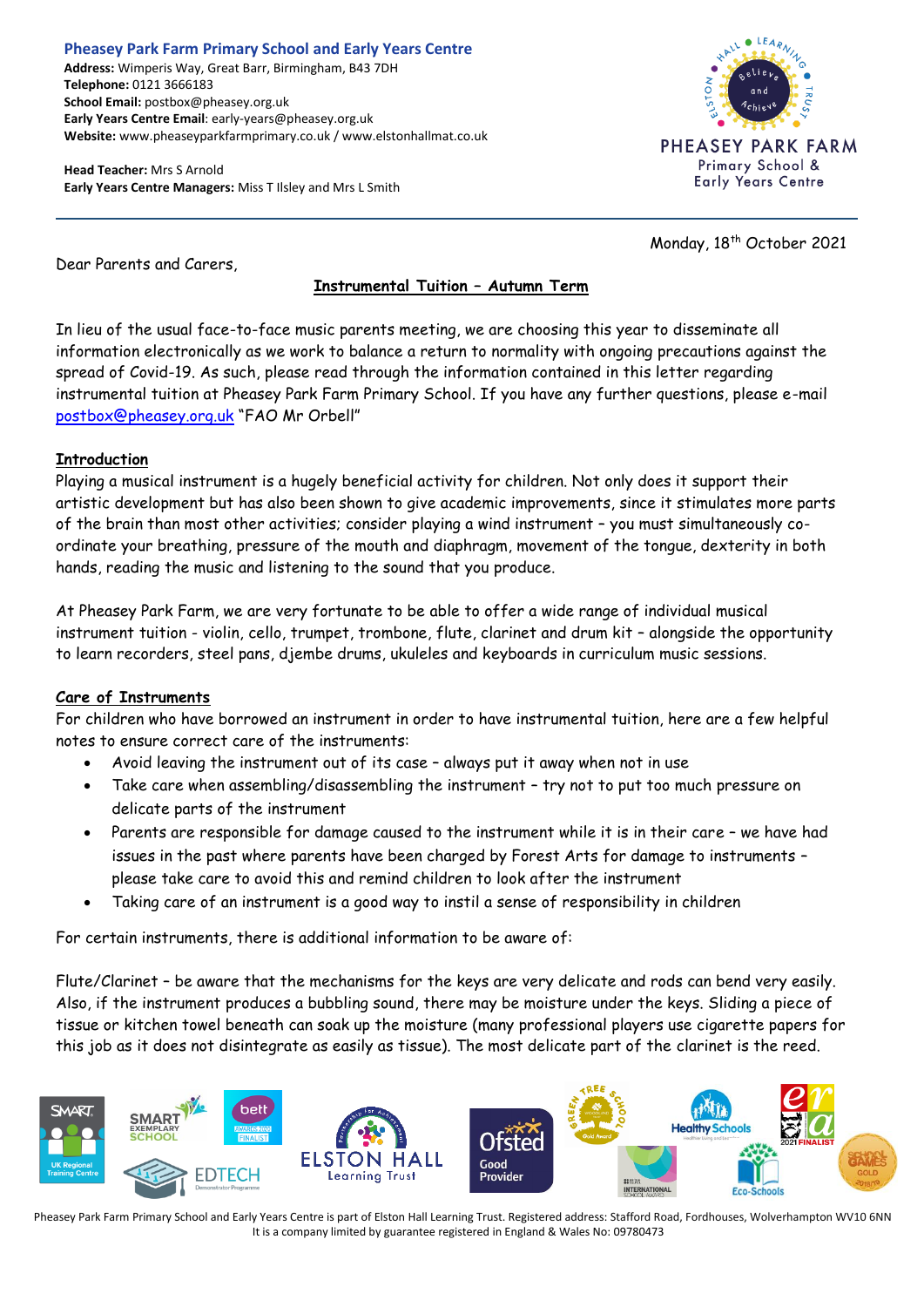**Head Teacher:** Mrs S Arnold **Early Years Centre Managers:** Miss T Ilsley and Mrs L Smith



Take care to remove it from the ligature after playing and keep it in a plastic case to avoid it getting cracked.

Trumpet/Trombone – the valves and slide need to run smoothly. The teacher will oil these as required; however, if a trombone slide sticks when played at home, a light spray of water will help it to run more easily. Both instruments will gather moisture when played. It can be advisable to have a piece of kitchen towel or a cloth on the floor to catch any moisture released from the water key. When inserting/removing the mouthpiece from the instrument, use a twisting motion. Avoid ramming it in, as it can get stuck and require significant force to remove, risking damage to the instrument.

Violin/Cello – these instruments are the most fragile, being made of wood. Children should avoid turning the tuning pegs, as overtightening can lead to strings snapping, which can cause injury. Any tuning can be performed by the teacher during lessons. The bow is similarly very fragile and should be treated with care. Broken bows will have to be replaced, at cost to parents. Always put it back in the case when not in use. Sometimes, individual hairs on the bow will break and flap free – this is normal and the teacher will deal with it as required. However, if the bow is used too harshly, it can lead to many broken hairs, requiring the bow to be re-haired or replaced, at cost to parents. The cello possesses a spike on which it balances. Take care that this always points downwards to avoid injury. Also, ensure that the spike does not retreat fully inside the instrument as they can be very difficult to remove.

Drum kit – obviously children do not borrow a kit from the school. However, if parents wish, sticks and practice pads can be purchased online or from music shops to facilitate home practice. Please ensure that all instruments are insured. The overall value of these instruments means that they will likely be covered by home contents insurance.

### **Fees**

Forest Arts are paid by the school for the presence of peripatetic staff. In order to continue to provide this service, we require parents to contribute the sum of £40.00 per term towards these lessons. This does not cover the total cost of the tuition and is not broken down into an amount per lesson. Without these payments, the school would not be able to continue to provide these opportunities to our pupils. Requests for payments for tuition fees are sent out on a termly basis. Fees for the Autumn term are now due to be paid via Pay360. Please log into your child's Pay360 account and select Fees and Subs, Instrumental tuition Autumn 2021. Please be aware that cancelling instrumental tuition part way through a term may still incur a charge, either partial or whole, depending on the amount of tuition already received by the pupil.

### **Practice**

We recommend that children practise their instrument for 10 minutes a day. As with many skills, it is little and often that reaps the biggest rewards. Over-practising can lead to children becoming tired of the



Pheasey Park Farm Primary School and Early Years Centre is part of Elston Hall Learning Trust. Registered address: Stafford Road, Fordhouses, Wolverhampton WV10 6NN It is a company limited by guarantee registered in England & Wales No: 09780473